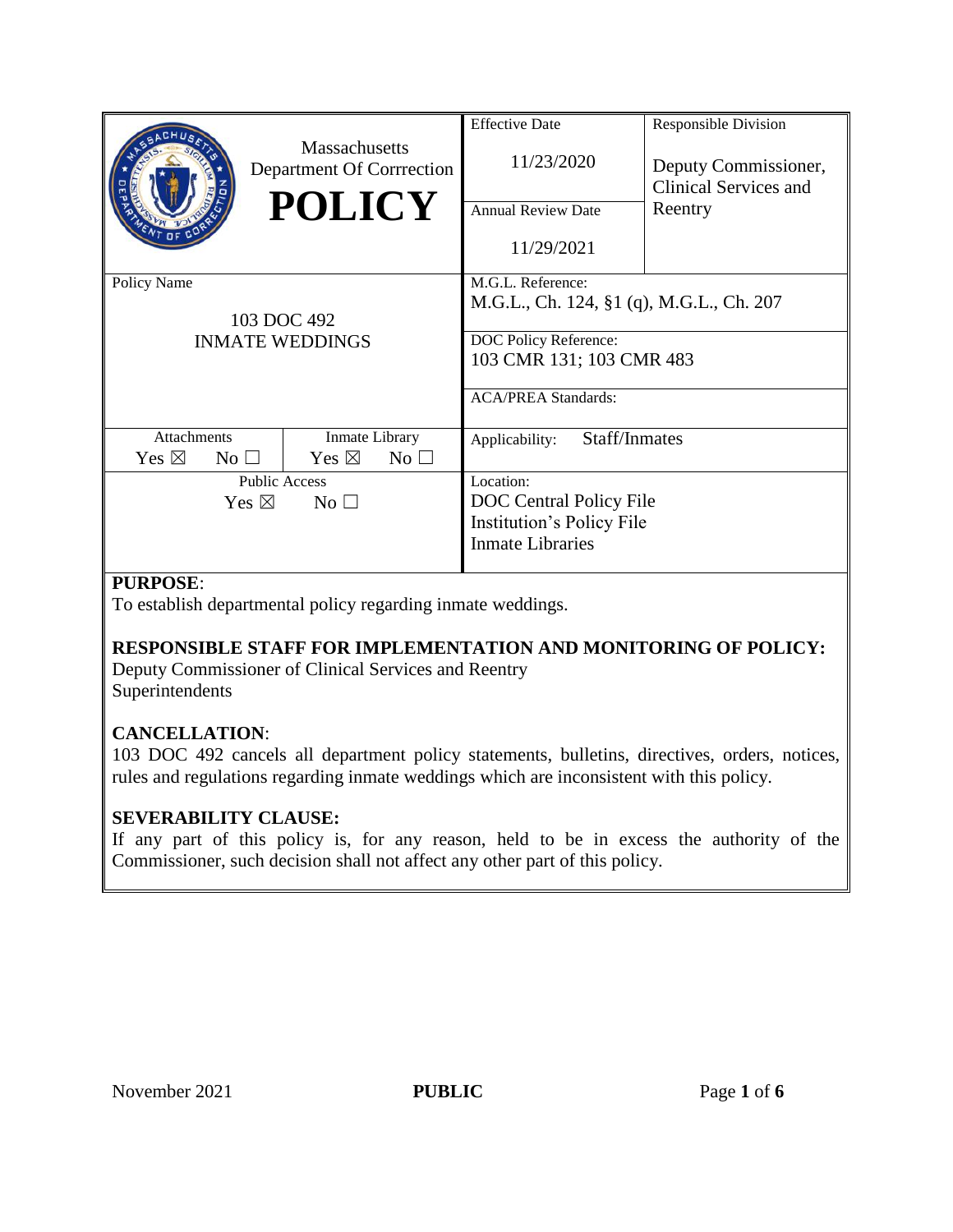## **TABLE OF CONTENTS**

| 492.01 | Department Philosophy                                      | $\overline{2}$ |
|--------|------------------------------------------------------------|----------------|
| 492.02 | Procedures for Requesting a Marriage Within an Institution | $\overline{2}$ |
| 492.03 | <b>Requirements for Institutional Wedding Ceremonies</b>   | 3              |
| 492.04 | <b>Wedding Officiant</b>                                   | $\overline{4}$ |
| 492.05 | Counseling/Evaluation                                      | $\overline{4}$ |
| 492.06 | Weddings and/or Prenuptial Arrangements for Detainees      | $\overline{4}$ |
| 492.07 | <b>Records Office Notification</b>                         | $\overline{4}$ |
| 492.08 | <b>Expense Disclaimer</b>                                  | 5              |
| 492.09 | Inmate Transfers Prior to Scheduled Wedding Date           | 5              |
| 492.10 | Emergencies                                                | 5              |

# **ATTACHMENTS**

| Attachment #1 | Request to Attend Institutional Wedding |  |  |
|---------------|-----------------------------------------|--|--|
|---------------|-----------------------------------------|--|--|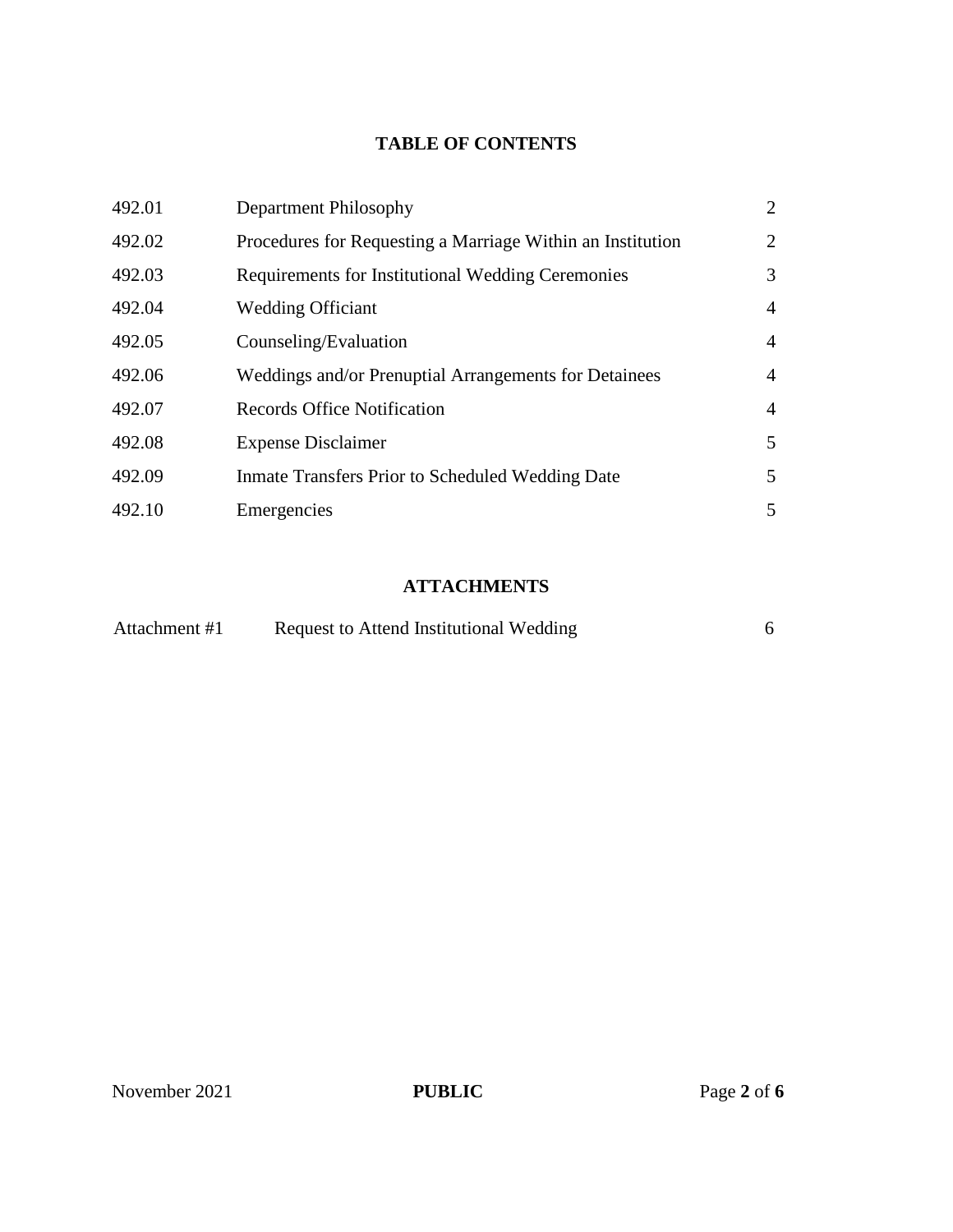#### **492.01 DEPARTMENT PHILOSOPHY**

It is the Department of Correction's policy to allow inmates to apply for and receive permission to marry unless such a marriage is found to be unlawful or present a security risk to the Department and/or institution. Although the Department supports the initiative, inmates should be encouraged to delay their wedding plans until after release.

## **492.02 PROCEDURES FOR REQUESTING A MARRIAGE WITHIN AN INSTITUTION**

- 1. Any inmate requesting to be married shall notify the Superintendent in writing at least thirty (30) days prior to the intended wedding date. The inmate shall provide the Superintendent with, the name and address of the intended spouse. **Upon receipt of an inmate's request, the Superintendent shall contact the General Counsel or designee to discuss any legal issues (e.g. ICE issues, pending criminal cases, etc.).** The Superintendent shall promptly approve or disapprove the request, giving reasons for any denial in writing. The Superintendent, may, for just cause shown, extend the thirty (30) day advance notification to no more than ninety (90) days.
- 2. If the Superintendent approves the inmate's request, the inmate shall proceed pursuant to the requirements of M.G.L. Chapter 207, by seeking a license to marry in an office of the clerk or registrar of any city or town in the Commonwealth.
- 3. Upon issuance of a marriage license by a clerk or registrar of any city or town in the Commonwealth, pursuant to M.G.L. Chapter 207 § 20, the inmate who intends to marry within the institution shall contact the Institution's Director of Treatment or designee, who shall assist in making the necessary arrangements for the marriage ceremony. The ceremony shall be scheduled consistent with institutional security, space and personnel availability.

### **492.03 REQUIREMENTS FOR INSTITUTIONAL WEDDING CEREMONIES**

1. Guests - Each institution shall determine the number of guests allowed to attend the ceremony. The number of guests shall be in accordance with 103 CMR 483, *Visiting Procedures*.

> A guest list shall include the name, date of birth, and address of each guest, and shall be submitted to the Superintendent for approval at least two (2) weeks in advance of the scheduled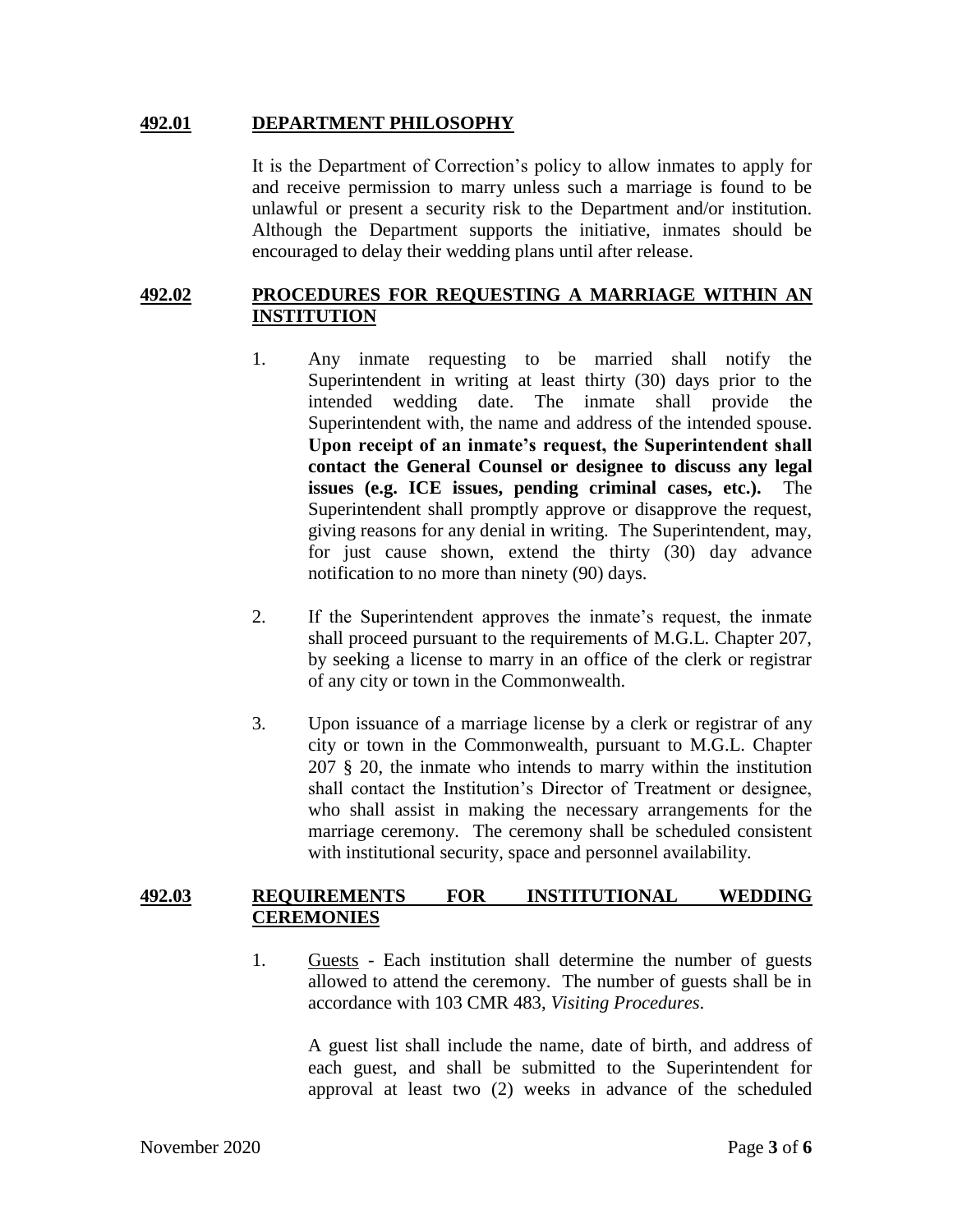wedding date, along with a Request to Attend Institutional Wedding Form (Attachment #1) for each guest. Failure to submit a signed Request to Attend Institutional Wedding form shall result in the denial of the guest to attend the wedding.

All guests shall be subject to the provisions of 103 CMR 483, *Visiting Procedures*. The Superintendent has the authority to reduce the number of guests due to security/space considerations.

No inmates shall be allowed to attend.

- 2. Cameras/Media Release Forms If the ceremony, wedding party or guests in attendance are to be photographed, the inmate being wed shall sign a media release form (in accordance with 103 CMR 131, *Media Relations*). The Superintendent may approve, in advance, the use of cameras. The camera and accessories shall be inspected prior to entrance into the institution Video cameras and digital cameras are not permitted.
- 3. Location and Time Frame of Wedding Ceremony All approved wedding ceremonies shall take place within the visiting room unless the Superintendent or designee determines another location. The time frame shall be determined by the specific circumstances presented by each request. At no time shall the ceremony exceed one (1) hour.
- 4. Refreshments No refreshments shall be authorized with the exception of those items available from the visiting room vending machines.

## **492.04 WEDDING OFFICIANT**

It shall be the responsibility of the inmate and the intended spouse to seek and obtain an officiant to perform the marriage ceremony. The officiant shall be authorized to perform wedding ceremonies in Massachusetts pursuant to M.G.L. Chapter 207 § 38 and shall be approved by the Superintendent for entry into the facility. **Department chaplains shall not be approved to perform the marriage ceremony however may be approved to attend the event as a guest if the wedding occurs during their regular scheduled hours.** 

## **492.05 COUNSELING/EVALUATION**

Inmates shall not be required to undergo any religious, psychological, or other counseling/evaluation as a condition for approval of a marriage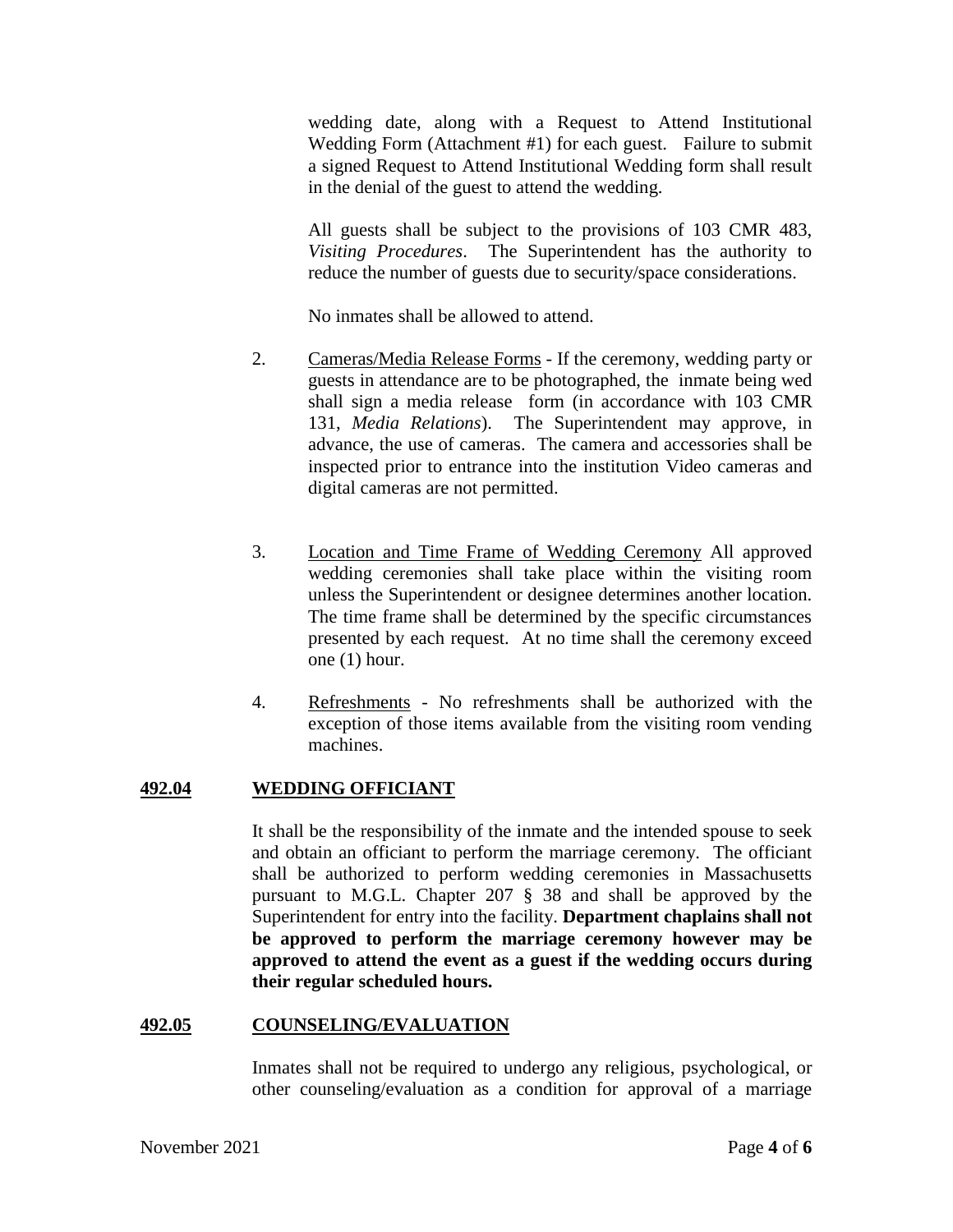request. Superintendents or designees may evaluate inmates only for the purposes of determining possible security risks to the institution.

### **492.06 WEDDINGS AND/OR PRENUPTIAL ARRANGEMENTS FOR DETAINEES**

Weddings and/or prenuptial arrangements shall not be allowed for detainees.

### **492.07 RECORDS OFFICE NOTIFICATION**

Upon completion of the marriage ceremony, the Director of Treatment or designee shall notify the records office, in writing, of the inmate's name, and the spouse's name and address in order to maintain accurate records. In all cases, designated staff shall update the Inmate Management System (IMS) Family Information screen with the information.

#### **492.08 EXPENSE DISCLAIMER**

In no case shall the Commonwealth of Massachusetts, Department of Correction, or any of its institutions or employees, accept the responsibility for any of the expenses related to an inmate marriage.

## **492.09 INMATE TRANSFERS PRIOR TO SCHEDULED WEDDING DATE**

If an inmate transfers to another institution, for non-disciplinary reasons, prior to the scheduled wedding date, the wedding package shall remain approved pending the review by the Superintendent of the receiving institution. The Superintendent of the receiving institution shall review the wedding package for issues such as date, time, space, number of guests, and other relevant security concerns. The Superintendent of the receiving institution may cancel the prior approval if the wedding impacts the institution security. Transfers for disciplinary reasons shall require a new approval by the Superintendent of the receiving institution.

### **492.10 EMERGENCIES**

Whenever, in the opinion of the Commissioner or the Superintendent of a state correctional institution, an emergency exists which requires suspension of all or part of this policy, the Superintendent may order such suspension. However, any such suspension lasting beyond forty-eight (48) hours shall be authorized by the Commissioner.